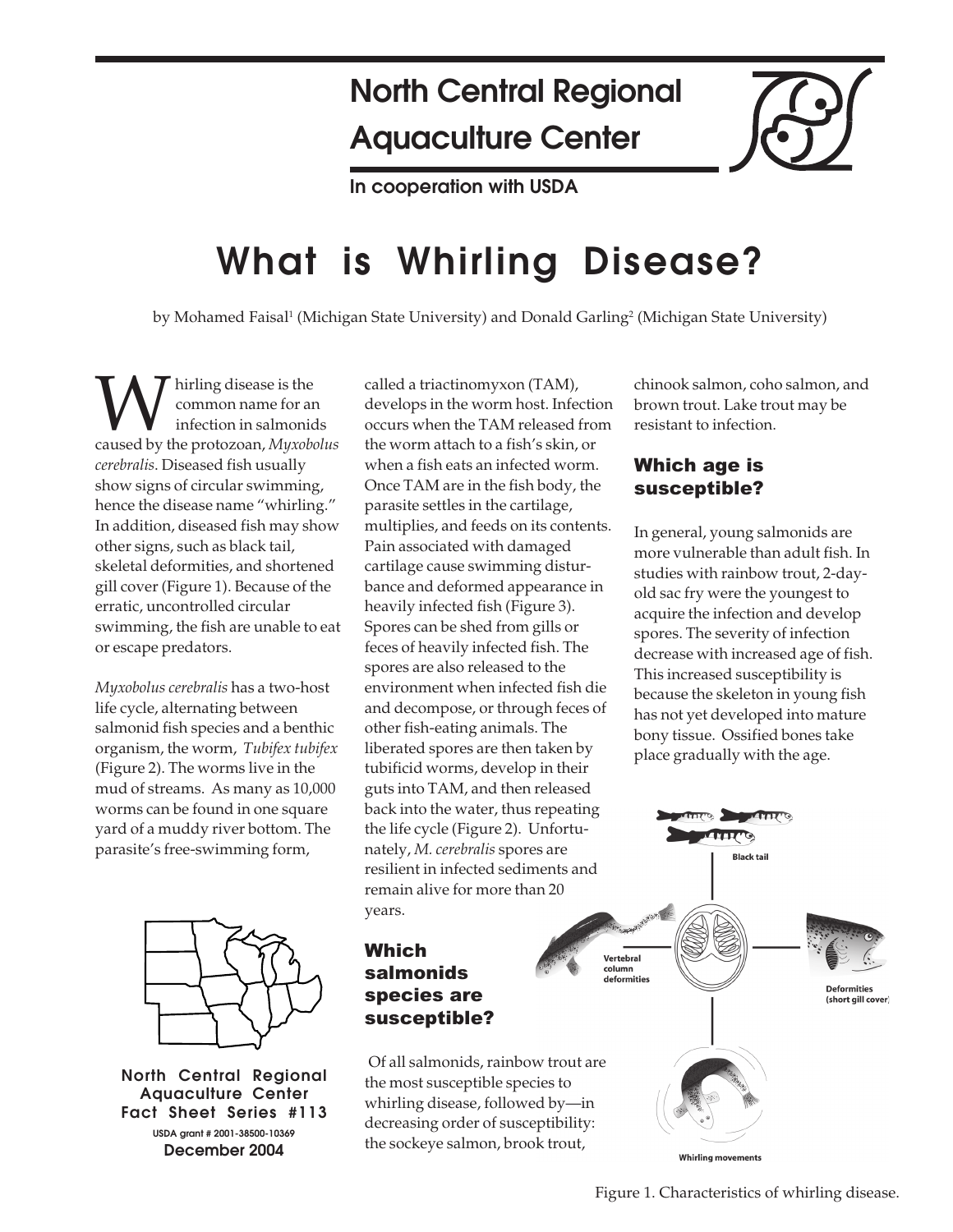#### How is whirling disease spread?

Most transmission between rivers is the result of transplanting infected fish. Transmission within a river system occurs by spores carried out by water currents, contaminated equipment, boats, and birds that have consumed infected fish. Getting the mud off, and cleaning and drying equipment should greatly reduce or eliminate the potential threat of spreading whirling disease.

How did Michigan and other North Central fish farms and rivers become infected by whirling disease?

Whirling disease was first identified in Pennsylvania in the 1950s, presumably arriving with frozen fish shipments from Europe. Since then, it has spread in 23 states. In fall of 1968, the disease was first reported in Michigan. A Michigan trout farmer had obtained fish from an Ohio trout farm known to be affected by the parasite. Later investigations showed that three hatcheries in Michigan were contaminated with this dangerous protozoan. Through voluntary agreements, all fish in infected ponds were killed and buried, and the facilities thoroughly disinfected. These efforts, however, were not effective in stopping the spread of the disease. By 1998, whirling disease has been reported in several Michigan river systems and a few fish farms.

Alarming reports came from Colorado and Montana. Massive declines of young trout were observed in the Colorado River at Middle Park in 1993. In 1994, a drastic decline in trout populations of Madison River in Montana were reported.

#### Is whirling disease dangerous to humans?

The parasite does not infect humans or predators that eat infected fish. Trout and salmon with whirling disease can be safely eaten.

Can whirling disease be eradicated from affected streams?

Once whirling disease is in a stream, there is no effective way to eradicate this infection. However, there are measures that can be done to reduce the impact of the disease. The severity of the problems observed in Montana may be the result of other factors that have contributed to the decline of the fish including high rates of catch and release, and increased stream sediment loads from grazing, mining and development of the surrounding area. Increasing sedimentation provides additional growing areas for tubificid worms. Many federal, state and university research studies are being conducted to develop more sensitive tests for the diagnosis of the protozoan in worms, fish, and water. Additional studies are being conducted to determine why some fish survive infections while other species succumb to the disease.

#### How can fish farmers avoid whirling disease infection?

- 1. Use only ground water sources (springs and wells) free of fish.
- 2. Purchase only fish certified free of whirling disease or surface-disinfect eggs.
- 3. Use only concrete or lined raceways.
- 4. Frequently clean solids from settling areas to prevent growth of tubificid worms.
- 5. Clean and dry equipment before going from one body of water to another.

How can fish farmers eradicate whirling disease?

1. Remove all infected fish.

- 2. Change to a ground water source (springs and wells) free of fish or the pathogen.
- 3. Convert to concrete or lined raceways.
- 4. Restock only fish certified free of whirling disease or surfacedisinfect eggs.
- 5. Frequently clean solids from settling areas to prevent growth of tubificid worms.
- 6. Clean and dry equipment before going from one body of water to another.

How can fish farmers avoid magnifying infection levels in receiving waters if eradication is impossible?



Figure 2. Life cycle of *Myxobolus cerabralis*.